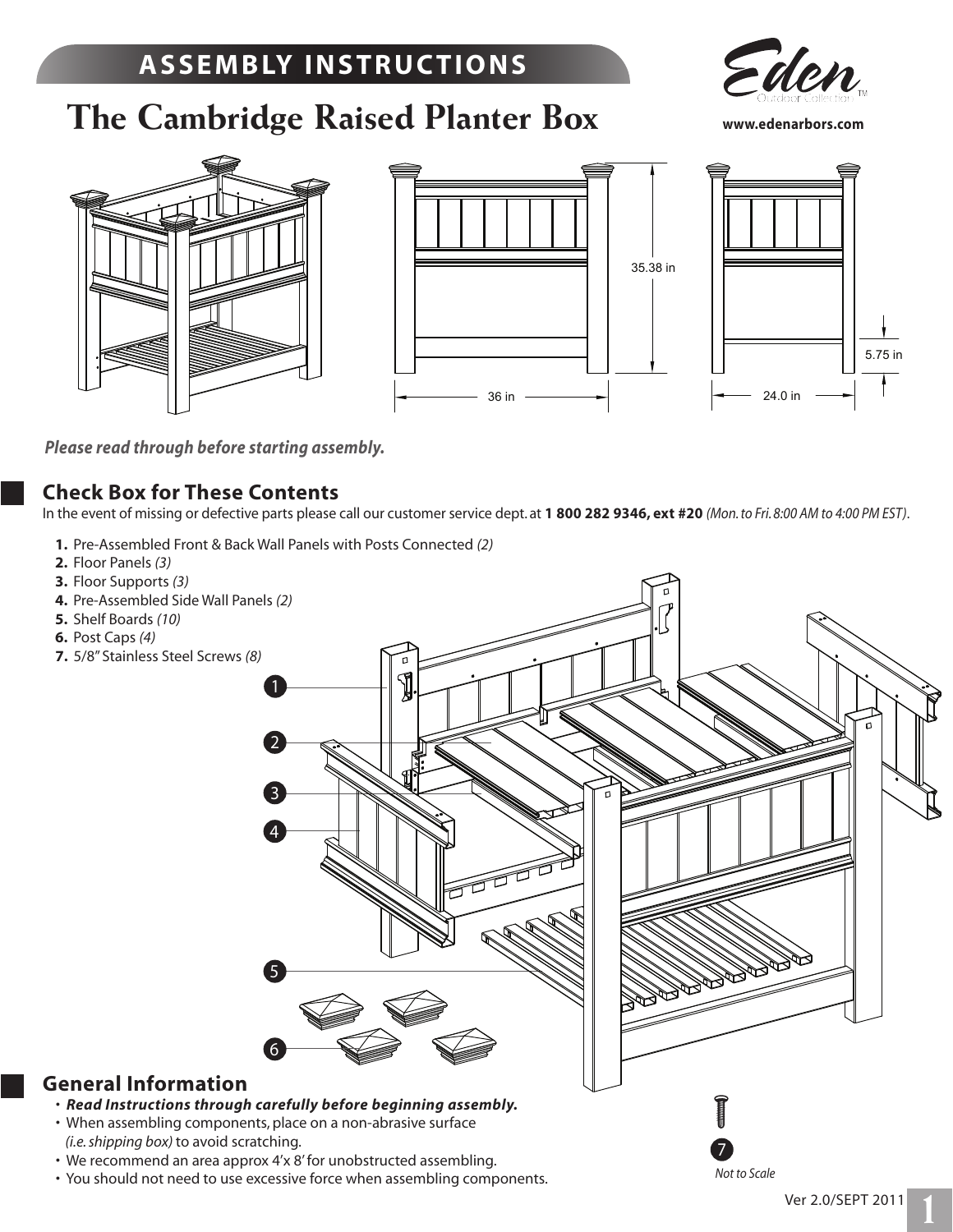The Cambridge Raised Planter Box

# **STEP ONE**

## **Connect the Shelf Boards to the Back Wall**

### 1

Lay out back wall panel on the work surface.

### 2

Insert the shelf boards into the routed holes on the bottom rail. Push until the locking tabs snap into place.

# 3

Insert the two side walls into the back wall panel as shown. Note the tabbed rail will go on the bottom.

# 4

Align and insert the front wall to the assembly, ensuring all the shelf boards snap into place and side walls are inserted.

### 5

Using the provided 5/8" screws, fasten the side wall to the front and back wall from the inside of the posts as shown. Each post will use two screws.







**2**